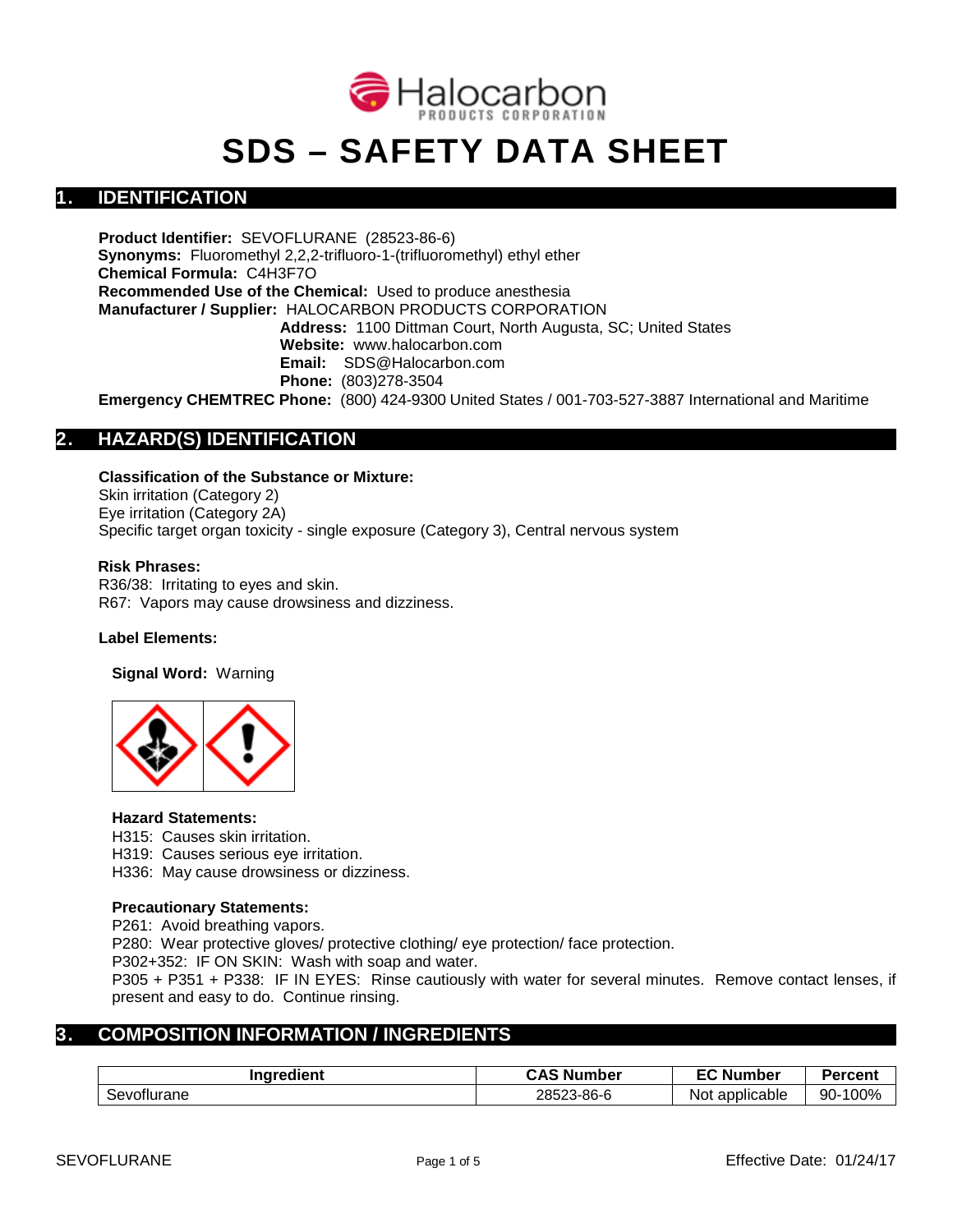# **4. FIRST-AID MEASURES**

**Inhalation:** Remove to fresh air. If not breathing, give artificial respiration. If breathing is difficult, give Oxygen. Seek immediate medical attention.

**Ingestion:** Never give anything by mouth to an unconscious person. Rinse mouth with water. Seek medical attention.

**Skin Contact:** Wash affected area immediately for at least 15 minutes while removing contaminated clothing and shoes. Seek medical help if needed.

**Eye Contact:** Immediately flush eyes with plenty of water for at least 15 minutes, lifting lower and upper eyelids occasionally. Remove contact lenses, if present and easy to do. Seek medical help if needed.

## **5. FIRE-FIGHTING MEASURES**

**Fire:** Not flammable.

**Explosion:** Not combustible.

**Fire Extinguishing Media:** Use methods appropriate for surroundings.

**Special Information:** In the event of a fire, wear full protective clothing and NIOSH-approved self-contained breathing apparatus with full face piece operated in the pressure demand or other positive pressure mode. Prevent contact with skin or eyes. Thermal decomposition products may be corrosive and toxic.

# **6. ACCIDENTAL RELEASE MEASURES**

**Personal Precautions, Protective Equipment and Emergency Procedures:** Avoid breathing vapors, mist or gas. Ventilate area of leak or spill. Wear appropriate personal protective equipment as specified in Section 8. Isolate hazard area. Keep unnecessary and unprotected personnel from entering.

**Environmental Precautions and Methods and Materials for Containment and Cleaning Up:** Use selfcontained breathing apparatus and shut off leak at source, if it is safe to do so. Contain and recover liquid when possible. Do not let product enter drains. Collect liquid in an appropriate container or absorb with an inert material (e. g., vermiculite, dry sand, earth) and place in a chemical waste container. Do not flush to sewer! Clean surface thoroughly to remove residual contamination.

# **7. HANDLING AND STORAGE**

**Precautions for Safe Handling:** Wear personal protective equipment. Ensure adequate ventilation. In case of insufficient ventilation, wear suitable respiratory equipment. Do not breathe vapors or spray mist. Avoid contact with skin and eyes.

**Conditions for Safe Storage, Including Any Incompatibilities:** Protect against physical damage. Keep container tightly closed in a dry and well-ventilated place. Keep out of reach of children.

## **8. EXPOSURE CONTROLS / PERSONAL PROTECTION**

#### **Airborne Exposure Limits:**

No OSHA or ACGIH exposure limits have been established. Safe work practices should always be followed. NIOSH – 2 ppm / 1 hr: Ceiling limit is the recommended exposure to waste anesthetic gas. Internal – 50 ppm TWA: Same TWA recommended by ACGIH for Halothane, a similar inhalation anesthetic.

**Ventilation System:** A system of local and/or general exhaust is recommended to keep employee exposures below the Airborne Exposure Limits. Local exhaust ventilation is generally preferred because it can control the emissions of the contaminant at its source, preventing dispersion of it into the general work area. Please refer to the ACGIH document, *Industrial Ventilation, A Manual of Recommended Practices*, most recent edition, for details.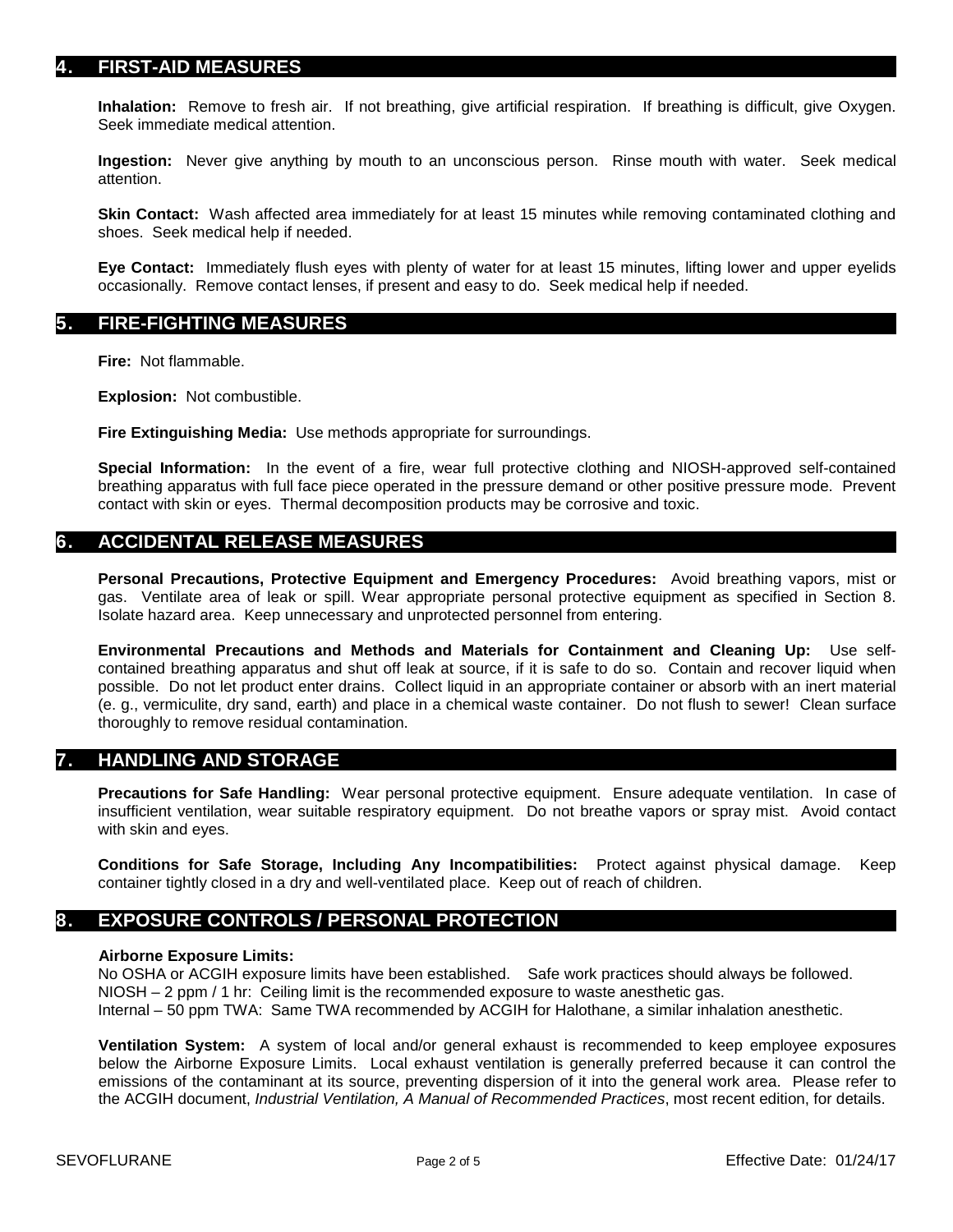**Personal Respirators (NIOSH Approved):** Under conditions of heavy exposure, respiratory protection may be needed. Self contained breathing apparatus for emergency use.

**Skin Protection:** Wear appropriate chemical resistant gloves.

**Eye and Face Protection:** Use chemical safety goggles or goggles. Maintain eye wash fountain and quick-drench facilities in work area.

# **9. PHYSICAL AND CHEMICAL PROPERTIES**

**Appearance:** Clear liquid **Odor:** Non-pungent **Odor Threshold:** Not determined **pH:** No data available **Melting Point:** No data available **Boiling Point / Boiling Range:** 58C (136F) at 1,013 hPa (760 mmHg) **Flash Point:** No data available **Evaporation Rate (BuAC=1):** No data available **Flammability:** Not flammable **Upper / Lower Flammability or Explosive Limits:** No data available **Vapor Pressure (mm Hg):** 245 mm Hg at 30C (86F) **Vapor Density (Air=1):** 6.94 **Relative Density:** 1.52 **Solubility:** 0.01% v/v **Partition Coefficient: n-octanol / water:** No data available **Auto-ignition Temperature:** No data available **Decomposition Temperature:** No data available **Viscosity:** No data available

## **10. STABILITY AND REACTIVITY**

**Reactivity and / or Chemical Stability:** Stable under ordinary conditions of use and storage.

**Possibility of Hazardous Reactions and Conditions to Avoid:** See Incompatible Materials. Protect from physical damage.

**Incompatible Materials:** Avoid contact with alkaline earth metals and strong bases.

**Hazardous Decomposition Products:** Thermal decomposition products may be toxic and corrosive. Include fumes of Carbon Dioxide, Carbon Monoxide, Hydrogen Fluoride and Fluorophosgene.

## **11. TOXICOLOGICAL INFORMATION**

**Emergency Overview:** Sevoflurane is used to produce anesthesia. Respiratory depression, hypotension, bradycardia, shivering, nausea and headache may accompany anesthesia. Target organs include the central nervous system, respiratory system, cardiovascular system and possibly the fetus.

#### **Potential Health Effects:**

**Inhalation:** Vapors have a narcotic effect and may cause headache, fatigue, dizziness and nausea.

**Ingestion:** May be harmful if swallowed.

**Skin Contact:** May be harmful if absorbed through skin. Causes skin irritation.

**Eye Contact:** Causes eye irritation.

**Chronic Exposure:** No data available.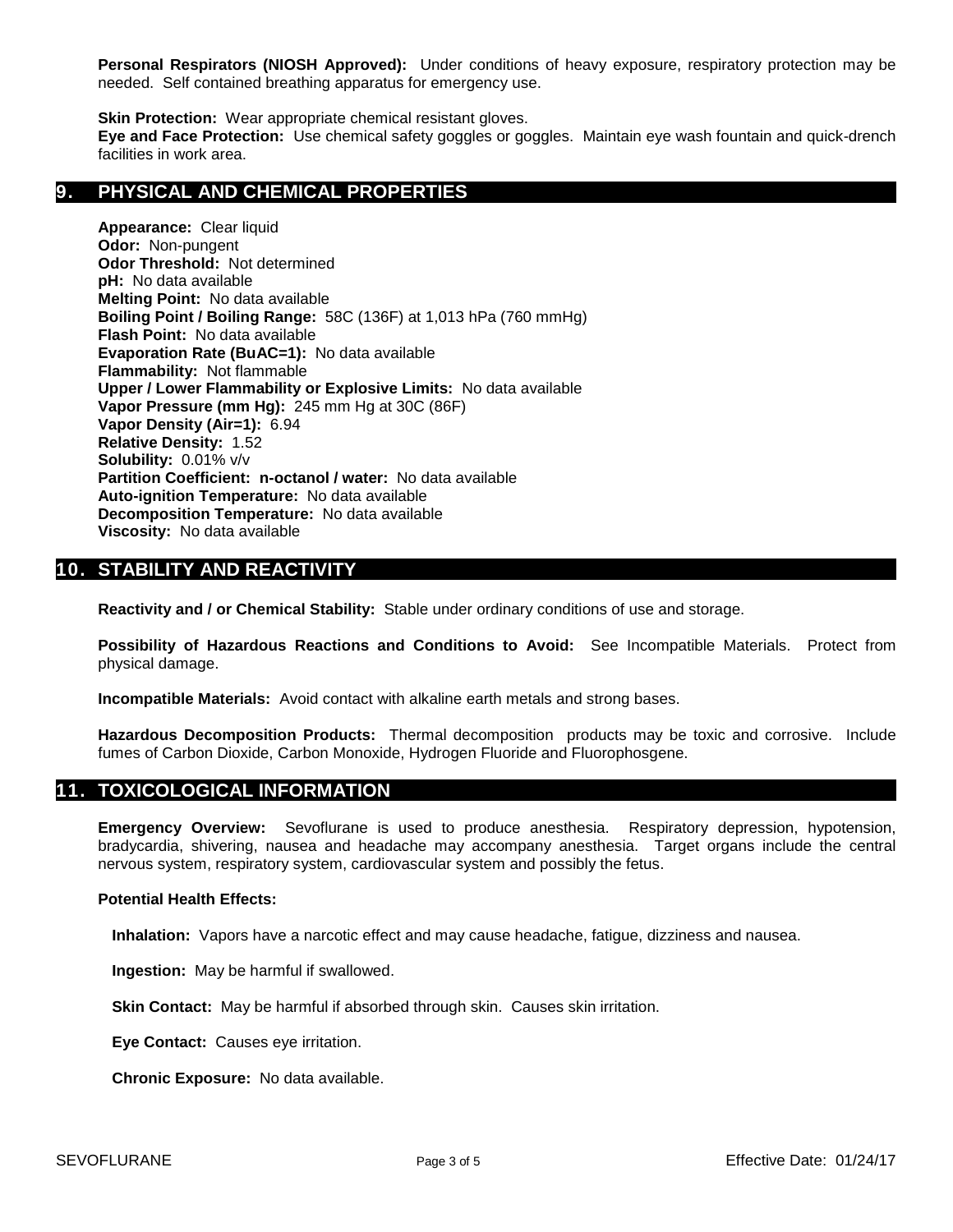**Aggravation of Pre-existing Conditions:** Patients sensitive to other halogenated anesthetics. History of or predisposition to malignant hyperthermia. Impaired liver or kidney function. Asthma. Coronary artery disease. Muscular dystrophy. Convulsive disorders. Myasthenia gravis. Head injury or increased intracranial pressure, tumors, or lesions. Cardiovascular or respiratory disorder.

**Specific Target Organ Toxicity - Single Exposure (Globally Harmonized System):** Narcotic effects.

**Specific Target Organ Toxicity - Repeated Exposure (Globally Harmonized System):** No data available.

**Germ Cell Mutagenicity**: Oral, rat, micronucleus test, oral, dosage 4mmol/kg.

**Reproductive Toxicity:** Sevoflurane has been shown to have reproductive effects in rats. Large concentrations of sevoflurane have produced slight elevations in serum enzymes and produced maternal effects, fetal effect (decreased weight gain) and decreased reproductive performance in animals. (Only selected data from RTECS is presented here. See RTECS#K00737000 for full data.)

**Aspiration Hazard:** No data available.

#### **Numerical Measures of Toxicity:** Cancer Lists: NTP Carcinogen

| Ingredient                    | Known | Anticipated | <b>IARC Category</b> |
|-------------------------------|-------|-------------|----------------------|
| (28523-86-6)<br>Sevotlurane ' | Νo    | Nc          | None                 |

#### **Acute Toxicity:**

Rat: Oral LD50: 10,800 mg/kg. lntraperitoneal LD50: 6300 mg/kg. Inhalation LC50: 28,800 ppm, 3 hrs Mouse: Oral LD50: 18,200 mg/kg. Intraperitoneal LD50: 10,500 mg/kg. Inhalation LC50: 28,300 ppm, 3 hrs. Monkey: Inhalation LC50: 68,000 ppm, 3 hrs

## **12. ECOLOGICAL INFORMATION**

**Ecotoxicity:** No data available.

**Persistence and Degradability:** No data available.

**Bioaccumulative Potential:** No data available.

**Mobility in Soil:** No data available.

**Results of PBT and vPvB assessment:** No data available.

**Other adverse effects:** An environmental hazard cannot be excluded in the event of unprofessional handling or disposal.

## **13. DISPOSAL CONSIDERATIONS**

Although not a listed RCRA hazardous waste, this material may exhibit one or more characteristics of a hazardous waste and require appropriate analysis to determine specific disposal requirements. Processing, use or contamination of this product may change the waste management options. State and local disposal regulations may differ from federal disposal regulations. Dispose of container and unused contents in accordance with federal, state and local requirements.

# **14. TRANSPORT INFORMATION**

Anesthetics are classified as Dangerous Goods / Hazardous Materials when shipped by air. US and international shipping regulations require that any person(s) shipping Dangerous Goods be properly trained and certified. Shipping Dangerous Goods without meeting these requirements is a violation of US law and the shipper could be subject to fines and / or imprisonment. Anesthetics cannot be shipped by US Mai.